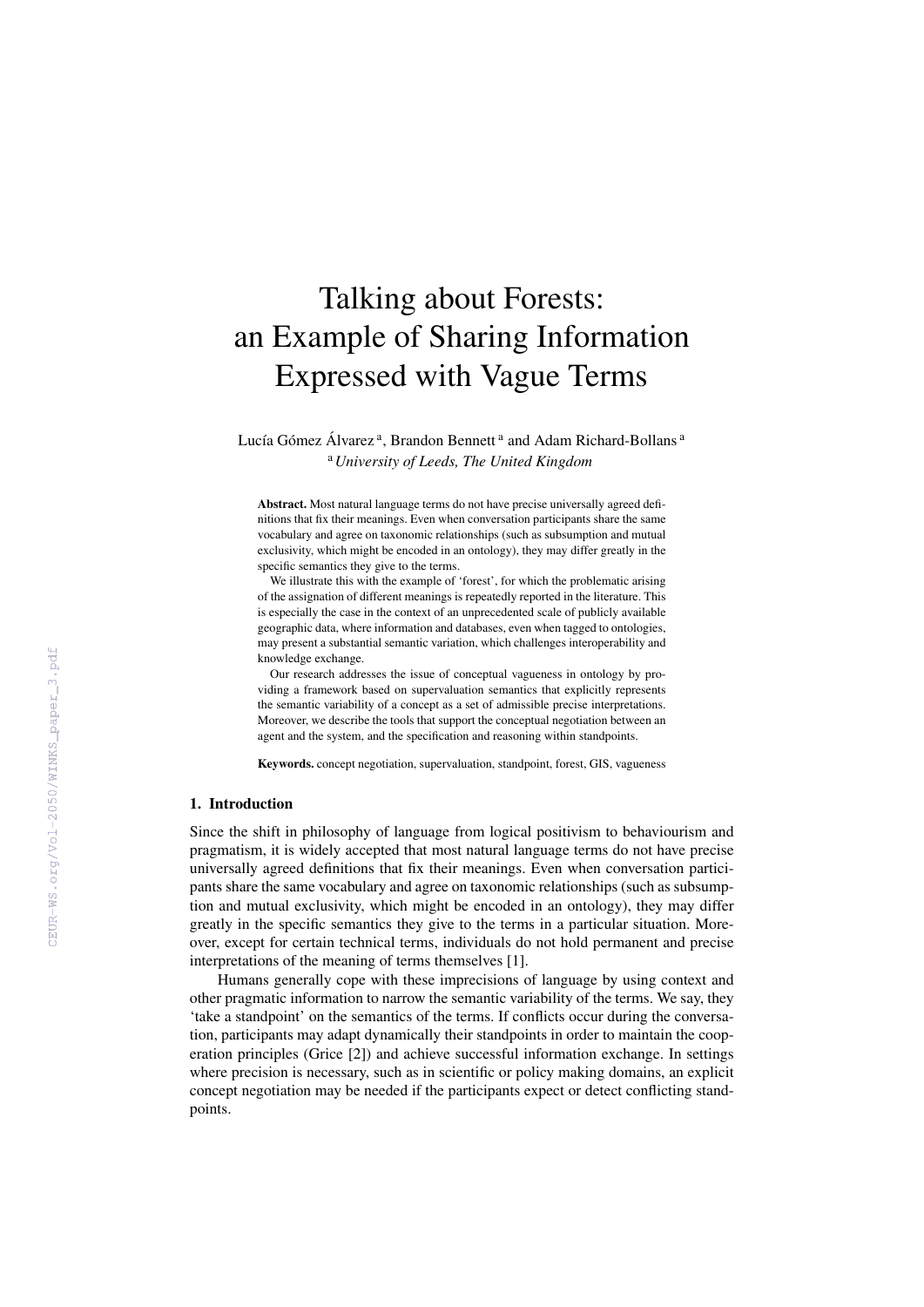To support human-machine interactions, ontologies are aimed at providing a common vocabulary in which shared knowledge can be represented [3]. However, in most ontology-driven systems, concepts have rigid and static semantics that do not take account of vagueness or context dependence, and in this respect fail to reproduce the conditions of human conversation. Meanwhile, the extensive and increasing amount of data accessible through the internet encourages research on the remaining core challenges facing ontology construction, among them semantic heterogeneity.

In this paper we take the example of negotiating the interpretation of the term 'forest', and propose a framework based on supervaluation semantics to allow for semantic variability within the ontology. We first introduce what we understand as vagueness and how it affects geographical objects in general, followed by the specific case of forest. We then summarise different approaches to vagueness and how they relate to our research. We propose a framework based on standpoint semantics and its tools for supporting share of information, concept negotiation and querying and reasoning within an agent's standpoint.

# 2. Vagueness and Knowledge Sharing in a Geographic Ontology

Vagueness is pervasive in language [4] and arises whenever a concept or linguistic expression admits of borderline cases of application [5]. We adopt here the distinction proposed in [6] between *sorites* vagueness and *conceptual* vagueness. While *Sorites vagueness* occurs when the applicability of a predicate depends on specific measurable parameters but their thresholds are undetermined, *conceptual vagueness* arises when there is a lack of clarity on which attributes or conditions are essential to fix the meaning of a given term, so that it is controversial how it should be defined [7,6]. This is different from 'simple ambiguity', where a term has more than one distinct meaning.

Moreover, the geographic domain is particularly characterised by objects lacking *bona fide* boundaries and by the inherent vagueness in the definition of geographic descriptors, frames of reference and context [8,9]. When thinking about geographic space, people typically employ several different concepts, and change between them frequently depending on the scale and the perceptual and geometrical properties of the space [10] in addition to the contextual and pragmatic information.

While the value of ontologies is now well established [11], their support of vagueness and semantic heterogeneity<sup>1</sup> remains challenging. One of the main advantages of ontologies is that they improve the interoperability acting to enforce a consensus view reached by a community regarding a certain domain [7]. This is done by formalising the semantics of the terminology of the domain of discourse in some logic formalism. Typically this process involves the cooperation of domain experts which results in a unified decision on the formalization of the semantics of the terminology. However, as a result of the semantic heterogeneity and vagueness of the concepts to define, strong semantic commitments favour specific interpretations of language and involve a loss of generality, thus restricting the opportunities for interoperability. On the other hand, approaches with shallower semantics rely fundamentally on taxonomic relationships, such as subsumption and mutual exclusivity, thus leaving uncertainty on the specific semantics of instances of these terms and potentially compromising the sound reuse of information.

 $1$ Occurs when ontologies, schemas or datasets of the same domain present differences in meaning and interpretation of categories and/or data values, thus challenging interoperability.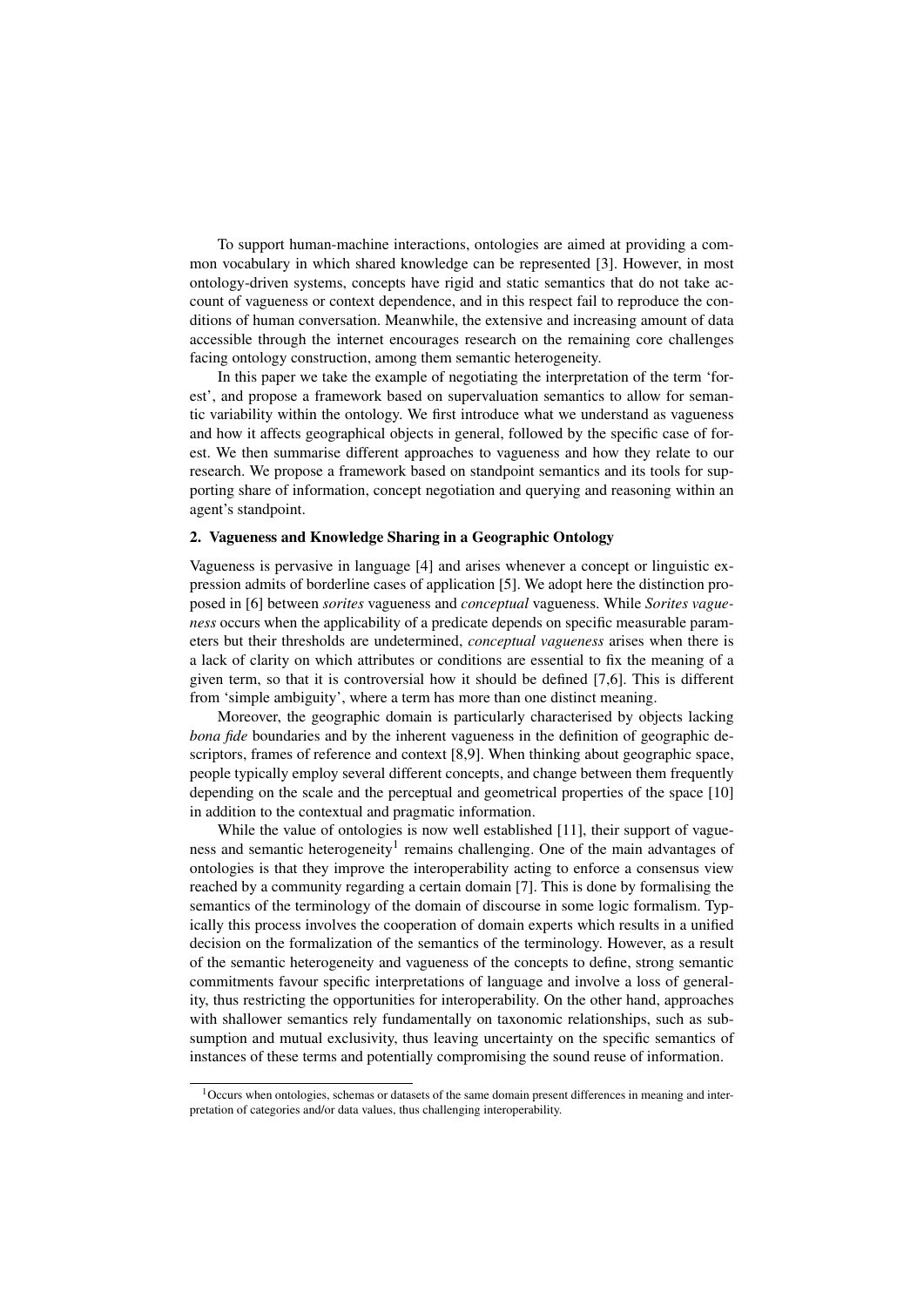# *2.1. The Case of Forests*

In this research we examine the term 'forest', for which a broad range of definitions (more than 600 were reported in [12]) have been specified for different purposes. Beyond the spatio-temporal context dependence and fuzziness of their boundaries, many factors contribute to the semantic variability of 'forest'. They arise from: fundamental differences between the *land cover* / *land use*<sup>2</sup> perspectives, specific uses of the term in different disciplines (ecology, forestry, environmental science, ...) and for different management objectives [14], pragmatic differences between conceptualizations created for science and policy [15], different aspects involved in classifying land as opposed to individuating and demarcating geographic objects [7], and the modelling from endurant or perdurant perspectives on fundamental ontology [16,14].

This scenario poses challenges both for the acquisition of global forest knowledge, particularly its extent and spatial distribution [17,18,19], and for the sound reuse of information and knowledge extraction from the many resources that are increasingly publicly available [20,21]. Moreover, different pieces of research point at cases of crossdisciplinary information reuse among semantically non-interoperable datasets in science, resulting in misleading results [15,14]. At the same time, the option of a centralised and standard definition of 'forest' (the definition of the FAO<sup>3</sup> plays that role *de facto*) only supports the discourse of certain institutions and is reported to be unsuitable to capture the needs of different contexts, disciplines and agents [15,14]. In these cases, the lack of recognition for alternate definitions may distort the understanding of certain scenarios such as in the case of contested spaces [16].

Despite the call for addressing the variability of interpretations and definitions of 'forest' in the literature [19,14,15,20], most public ontologies containing the concept 'forest' either avoid any semantic commitments beyond those embedded in the taxonomies or reduce them to the FAO definition. In the best scenarios, the forest concept has a fuzzy boundary thus not committing to that fixed by the FAO. In this paper we propose a framework that explicitly recognises a variety of acceptable definitions of 'forest' and we outline how such a system can support different interactions in a context of semantic heterogeneity. Specifically, we support agents to discover the semantic heterogeneity of a concept in the ontology, to analyse it and to take their standpoint. Subsequently, they can reason and query the ontology according to their standpoint.

#### 3. Approaches to Vagueness

Our intent is to provide a novel way of tackling the prior issues by approaching them from the perspective of *vagueness in ontology*, more specifically conceptual vagueness. In this section, we briefly review some approaches to vagueness and concept creation and negotiation, and how they relate to our research on forest definitions.

The most broadly used logic-based techniques to model vagueness in information systems are multivalued logics [22], in particular fuzzy logic [23]. Fuzzy logic works by assigning *degrees* of truth to statements rather than making truth valuation a binary choice. As a result, this approach provides a reasonably intuitive model for *sorites vagueness*[7], assigning a gradually increasing value to borderline cases as they transition from

<sup>2</sup>While the former defines forest in terms of the ecological layer and the physical characteristics of the land, the latter does it with regard to the purpose to which the land is put to use by humans [13].

<sup>&</sup>lt;sup>3</sup>The Food and Agriculture Organization of the United Nations.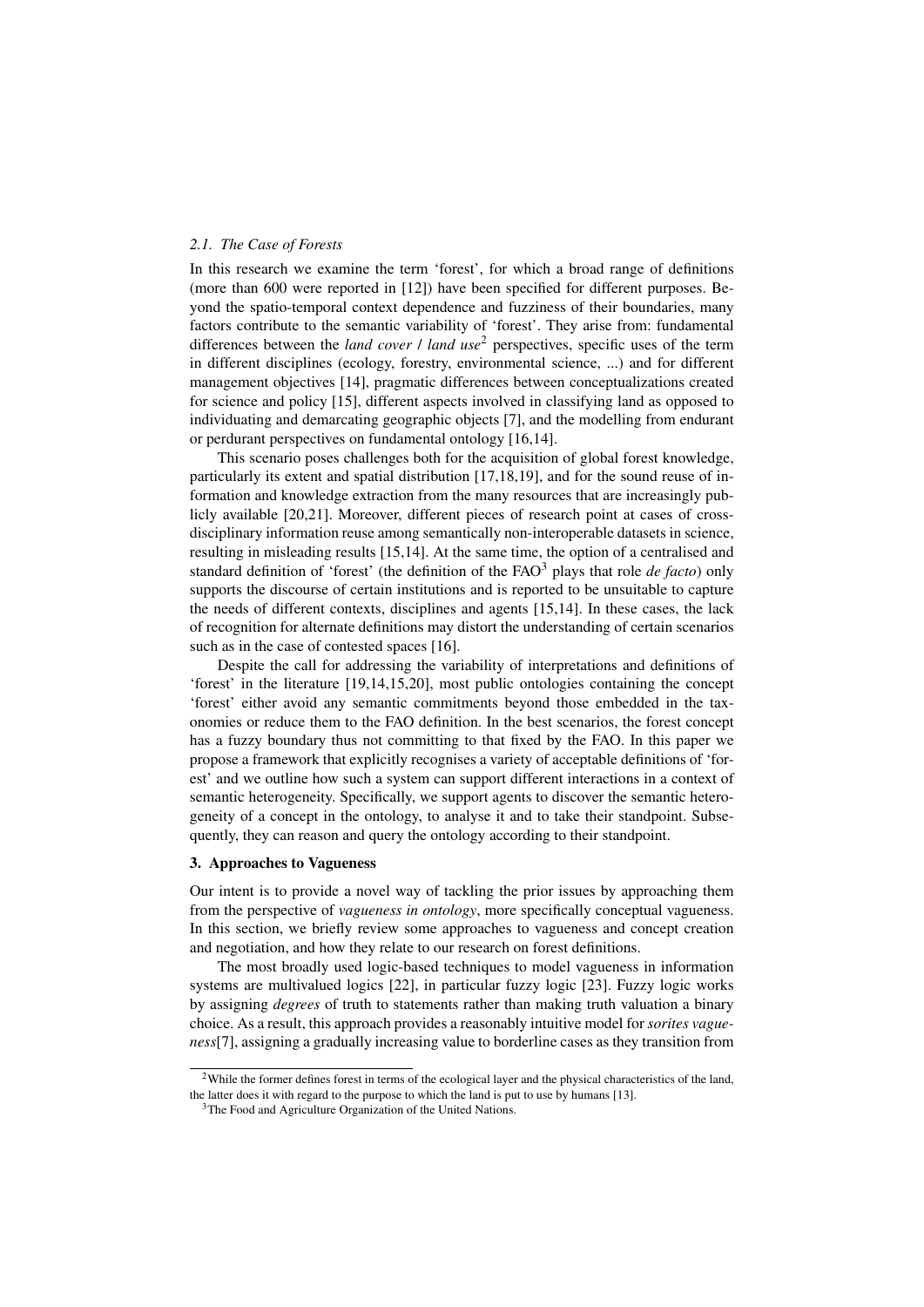less to more likely. However, fuzzy sets do not fully characterise the different precise overlapping meanings that a term can adopt, which can be sharp but diverse, and fails to incorporate penumbral connections [24] among them. For these reasons, we consider that Fuzzy logic and similar formalisms are not suitable for the problem under consideration.

Conceptual spaces (Gardenfors, [25]), have received great attention in the last years. Although they are not a formal theory of vagueness, they are relevant for this research as they deal with concept formation and representation, expressed within a geometrical space. A concept, say vanilla flavour, is then defined as some region of a four dimensional space of taste, where the dimensions are salt, sour, sweet and bitter. This approach shows interesting features for concept comparison through geometrical operations within a specific n-dimensional space, conceptual adaptation to context (location) in GIS [26] and an account of prototypicality and borderline cases [27]. However, it remains unclear how to tackle the issue of conceptual vagueness, as every concept is defined within a fixed set of quality dimensions; choosing the relevant ones and thus describing the underlying conceptual space for complex and ambiguous categories is not trivial [25].

Semantic heterogeneity and concept negotiation in information systems have been mainly investigated as a separate phenomenon from that of concept creation and vagueness. Instead, they are approached as a phenomenon that *arises* in the context of the need for interoperability of two systems, ontologies or agents, and the necessary conciliations for their successful interoperation. In the area of ontology matching, a wide literature review is provided in [28]. It is our intention to provide a complementary approach to the existing work on the topic, based on the explicit support for semantic variation within an ontology. Thus, the framework aims to support the semantic negotiation of the meaning of its concepts, by providing agents with expressive power to represent their interpretation of the terms of the ontology both when instantiating its concepts and when querying and reasoning within it.

#### 4. A Framework Based on Standpoint Semantics

*Standpoint Semantics* is our theoretical framework for representing, interpreting and reasoning about information expressed using vague terminology. This theory is an elaboration of the Supervaluation approach, in which the semantics of a vague language is modelled by a set of precise interpretations called precisifications, where each precisification corresponds to a precise and coherent interpretation of all vocabulary of the language.

#### *4.1. Supervaluation Semantics*

Consider a formal language based on classical first order logic, with a vocabulary  $\mathcal{V} =$  $\mathcal{N} \cup \mathcal{C} \cup \mathcal{R}$ , where  $\mathcal N$  is a set of name symbols (these may be used as constants or as variables when used with a quantifier),  $\mathscr C$  a set of unary concept terms and  $\mathscr R$  a set of binary relation symbols. The set  $\mathscr L$  of formulae of the language is the smallest set that contains *Ca* and *Rab* for every  $C \in \mathcal{C}$  every  $R \in \mathcal{R}$  and every  $a, b \in \mathcal{N}$ , and, for every  $\varphi$ and  $\psi$  in  $\mathscr{L}$ , formulae  $\neg \varphi$ ,  $\varphi \wedge \psi$  and  $\varphi \vee \psi$  are also in  $\mathscr{L}$ .<sup>4</sup>

We define an interpretation structure  $\mathscr{I} = \langle P, D, \mathscr{V}, \delta \rangle$ , where:

- *P* is a set of precisifications,
- *D* is a set of individuals (the domain of discourse),

<sup>&</sup>lt;sup>4</sup>Here we omit the implication symbol ' $\rightarrow$ ' from the syntax. But it can easily be defined by  $\varphi \to \psi \equiv_{def} \neg \varphi \vee \psi.$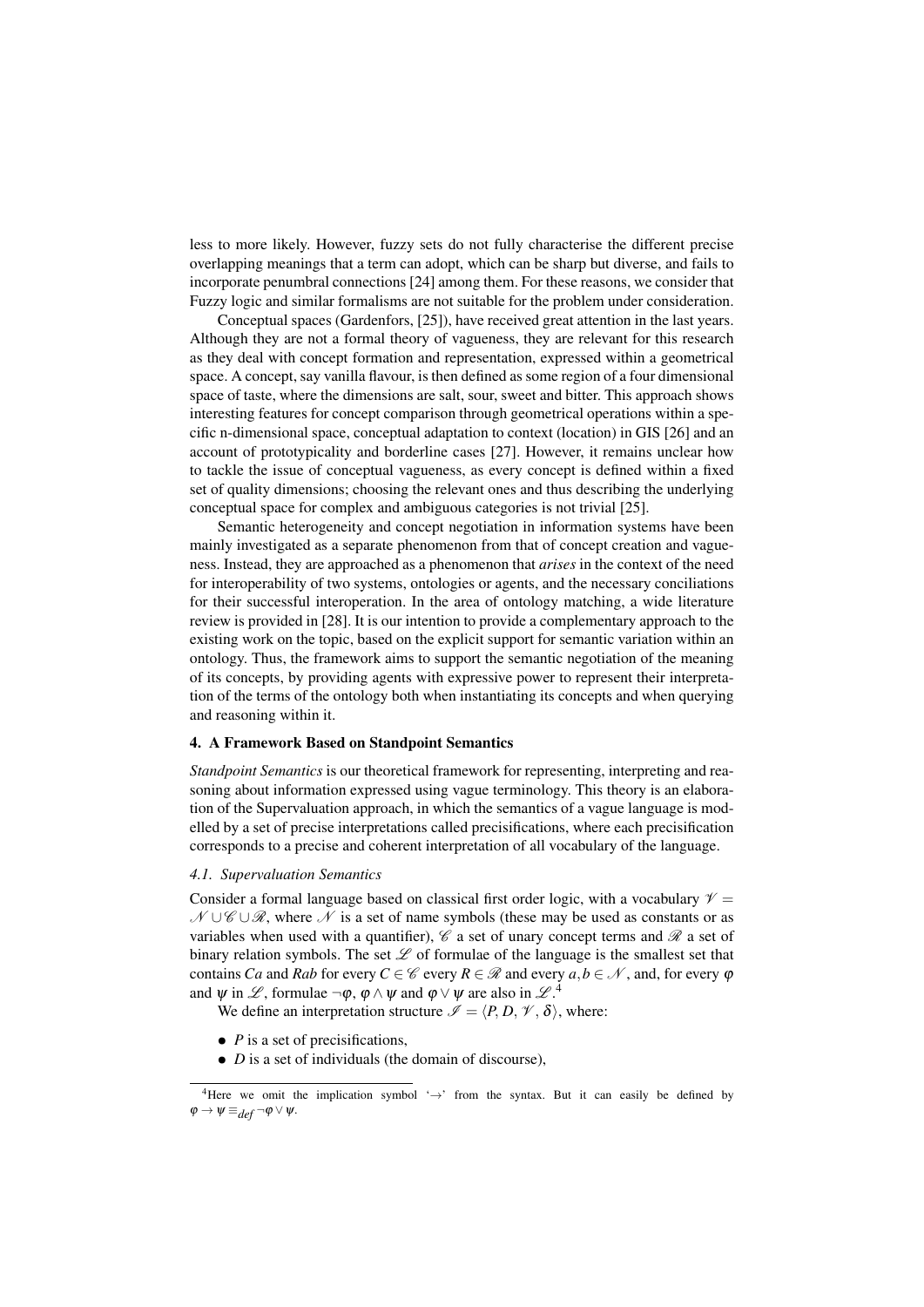- $\delta$  is a denotation function, which, for each precisification and each vocabulary symbol in  $\mathcal V$ , gives the semantic value of that symbol. It is a compound of the following sub-functions:
	- $\delta_{\mathscr{C}} : (P \times \mathscr{C}) \to 2$  $- \delta_{\mathscr{R}} : (P \times \mathscr{R}) \to 2$

maps name symbols to elements of the domain, maps concept terms to subsets of the domain, maps relation symbols to sets of ordered pairs of elements of the domain.

The only difference from the usual classical logic semantics is that the denotation of each symbol is relative to a precisification  $p \in P$ , which determines a precise interpretation of that predicate. We write  $p \Vdash_{\mathscr{I}} \varphi$  to mean that the formula  $\varphi$  is true for precisification p, in interpretation structure  $\mathcal{I}$ . This determines the truth of propositions as follows:

- *p*  $\Vdash_{\mathscr{I}} Ca$  iff  $\delta(p,a) \in \delta(p,C)$ <br>• *p*  $\Vdash_{\mathscr{C}} Ra b$  iff  $\langle \delta(p,a), \delta(p,b) \rangle$
- *iff*  $\langle \delta(p,a), \delta(p,b) \rangle \in \delta(p,R)$
- $p \Vdash_{\mathscr{I}} \neg \varphi$  iff it is not the case that  $p \Vdash_{\mathscr{I}} \varphi$
- $p \Vdash_{\mathscr{I}} \varphi \wedge \psi$  iff  $p \Vdash_{\mathscr{I}} \varphi$  and  $p \Vdash_{\mathscr{I}} \psi$
- *p*  $\Vdash_{\mathscr{I}} \varphi \vee \psi$  iff *p*  $\Vdash_{\mathscr{I}} \varphi$  or *p*  $\Vdash_{\mathscr{I}} \psi$ <br>• *p*  $\Vdash_{\mathscr{I}} \forall x[\varphi]$  iff *p*  $\Vdash_{\mathscr{I}} \varphi$  for every inte
- $p \Vdash_{\mathscr{I}} \forall x[\varphi]$  iff  $p \Vdash_{\mathscr{I'}} \varphi$  for every interpretation structure  $\mathscr{I}' = \langle P, D, \mathscr{V}, \delta' \rangle$ that is identical to  $\mathscr{I}$ , except that the value of  $\delta'(p,x)$  may be any element of  $D^5$ .

Notice that this semantics not only accounts for variability in the meaning of vocabulary terms but also allows one to enforce dependencies between the terms occurring in a formula. For example, precisifications might vary in the set of people considered tall. If precisification  $p_1$  sets a greater height threshold than  $p_2$  for applicability of the vague property Tall, we might have  $\delta(p_1, \text{Tail}) = \{\text{sally}, \text{tom}\}, \delta(p_2, \text{Tail}) = \{\text{sally}, \text{tom}, \text{uli}\}.$ Hence, we would have  $p_1 \Vdash_{\mathscr{I}} \text{Tail}(\text{uli})$  and  $p_2 \Vdash_{\mathscr{I}} \text{--Tall}(\text{uli})$ . But no precisification can make the formula Tall(uli)  $\land$  ¬Tall(uli) true. Moreover, we can also enforce constraints between different terms in a formula. For instance, we might require that the denotations of Tall and Short are disjoint for all precisifications. Thus, no formula of the form Tall( $x$ ) ∧ ¬Short( $x$ ) would be true in any precisification.

The supervaluation semantics allows us to to augment the logical language with operators that are interpreted relative to the set of precisifications. In particular, we can specify a semantics for  $U\varphi$ , meaning that  $\varphi$  is *unequivocally* true, and  $S\varphi$ , meaning that ϕ is *in some sense* true:

| $\bullet$ p $\mathop{\Vdash}_{\mathscr{I}}$ U $\varphi$  | iff | $q \Vdash_{\mathscr{I}} \varphi$ for every precisification $q \in P$ , |
|----------------------------------------------------------|-----|------------------------------------------------------------------------|
| $\bullet$ p $\mathrel{\Vdash}_{\mathscr{I}}$ S $\varphi$ | iff | $q \Vdash_{\mathscr{I}} \varphi$ for some precisification $q \in P$ .  |

## *4.2. Standpoint Semantics*

Standpoint semantics adds detail to the basic supervaluation approach in several ways. The semantic choices that determine each particular precisification are modelled explicitly. These consist of choices of (a) threshold values that determine the applicability of 'sorites vague' predicates such as 'tall' and 'bald'; and (b) choices of definitions that resolve conceptual ambiguities, such as which kinds of vegetation species can be considered as constituting a forest.

<sup>&</sup>lt;sup>5</sup>Here, for simplicity, we are assuming that the domain of entities will be the same for every precisification. This is not plausible in general.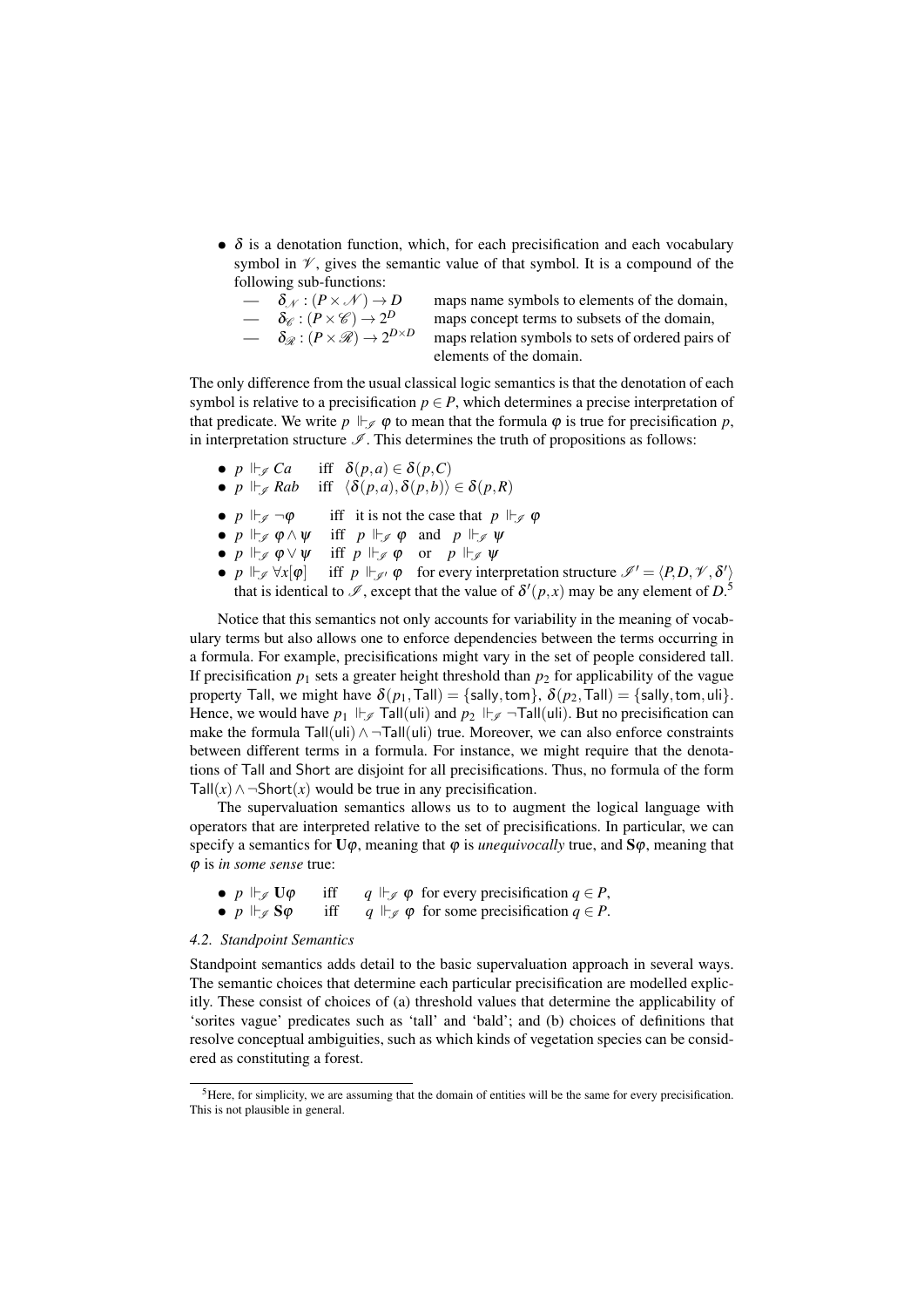Standpoint semantics explicitly models the variability of vague terminology in relation to precise observable measurements and properties. Such measurements could be heights, weights, distances and the properties might relate to physical composition, topological relationships. This is the kind of information one might store in a database (or compute directly from the information in a database). Of course, in practice such information might be inaccurate for various reasons such as limitations of measuring equipment or errors in data capture. But these issues are not due to vagueness of terminology, so in formulating the standpoint theory we need not worry about the correctness of the measurement data: we take it as we find it.

#### *4.2.1. A Sublanguage of Objective Observables*

We now specify a classical first order language  $\mathcal{L}_o$  for describing entities in terms of objective measurements, properties and relations. Let its vocabulary be the set  $\mathcal{V}_o =$  $N \cup \mathcal{D} \cup \mathcal{F} \cup \mathcal{G} \cup \mathcal{C} \cup \mathcal{R}$ , where N is a set of names,  $\mathcal{D}$  is a set of numerical expressions (e.g. standard decimals),  $\mathscr F$  is a set of unary function symbols,  $\mathscr G$  is a set of binary function symbols,  $\mathcal C$  is a set of (precise) unary concepts and  $\mathcal R$  is a set of (precise) binary relations. So in a forestry related domain a vocabulary might be something like:

 ${$ {tree1,...,boris,...},{*height,radius*},{*distance*},{Oak,Beech,...},{Owns,...}).

Here we have identifiers for individual trees, names of people, unary functions giving height and (canopy) radius measurements of the trees, a binary function giving the distance between any two trees, predicates specifying the species of trees and an owenership relation between trees and people.

In addition to the predications, *Ca* and *Rab*, of  $\mathcal{L}$ , the vocabulary of  $\mathcal{V}_o$  enables us to include in  $\mathcal{L}_0$  atomic formulae of the forms  $\tau_1 = \tau_2$  and  $\tau_1 \leq \tau_2$ , where each of  $\tau_1$  and  $\tau_2$  can be either a functional term (of the form  $f(a)$  or  $g(a,b)$ ) or a numerical expression (e.g. in standard decimal notation). So we can write formulae such as:

 $distance(tree1, tree2) = 23.5$  or  $height(tree6) \le height(tree57)$ .

Like  $\mathscr{L}$ , the language  $\mathscr{L}_o$  is also closed under combination by Boolean connectives and the quantification operators. An interpretation of  $\mathcal{L}_o$  is determined by a structure  $\mathcal{I}_o =$  $\langle D, \mathcal{V}_o, \delta_o \rangle$ , where

- *D* is a domain of entities,
- $\delta$ <sub>o</sub> maps the vocabulary in  $\mathcal{V}_o$  to their semantic denotations and is a compound of the following sub-functions:

| $-\delta_{\mathcal{N}}:\mathcal{N}\to D$                                                                                                                      | maps names to elements of the domain,             |
|---------------------------------------------------------------------------------------------------------------------------------------------------------------|---------------------------------------------------|
| $- \delta_{\mathscr{D}} : \mathscr{D} \to \mathbb{Q}$                                                                                                         | maps numerical expressions to rationals,          |
| $- \delta_{\mathscr{F}} : \mathscr{F} \to (D \to \mathbb{Q})$                                                                                                 | maps unary function symbols to functions from el- |
|                                                                                                                                                               | ements of the domain to rationals,                |
| $\rightarrow \delta_{\mathscr{G}} : \mathscr{G} \rightarrow ((D \times D) \rightarrow \mathbb{Q})$                                                            | maps binary function symbols to functions from    |
|                                                                                                                                                               | pairs of elements of the domain to rationals,     |
|                                                                                                                                                               | maps concept terms to subsets of the domain,      |
| $\begin{array}{lll} - & \delta_{\mathscr{C}} : \mathscr{C} \rightarrow 2^D \ & - & \delta_{\mathscr{R}} : \mathscr{R} \rightarrow 2^{D \times D} \end{array}$ | maps relation symbols to sets of ordered pairs of |
|                                                                                                                                                               | elements of the domain.                           |

The truth conditions of the language  $\mathcal{L}_o$  relative to interpretation  $\mathcal{I}_o$  are as follows:

- $\Vdash_{\mathscr{I}_o} Ca$  iff  $\delta(a) \in \delta(C)$ <br>•  $\Vdash_{\mathscr{I}_o} Rab$  iff  $\langle \delta(a), \delta(b) \rangle$
- iff  $\langle \delta(a), \delta(b) \rangle \in \delta(R)$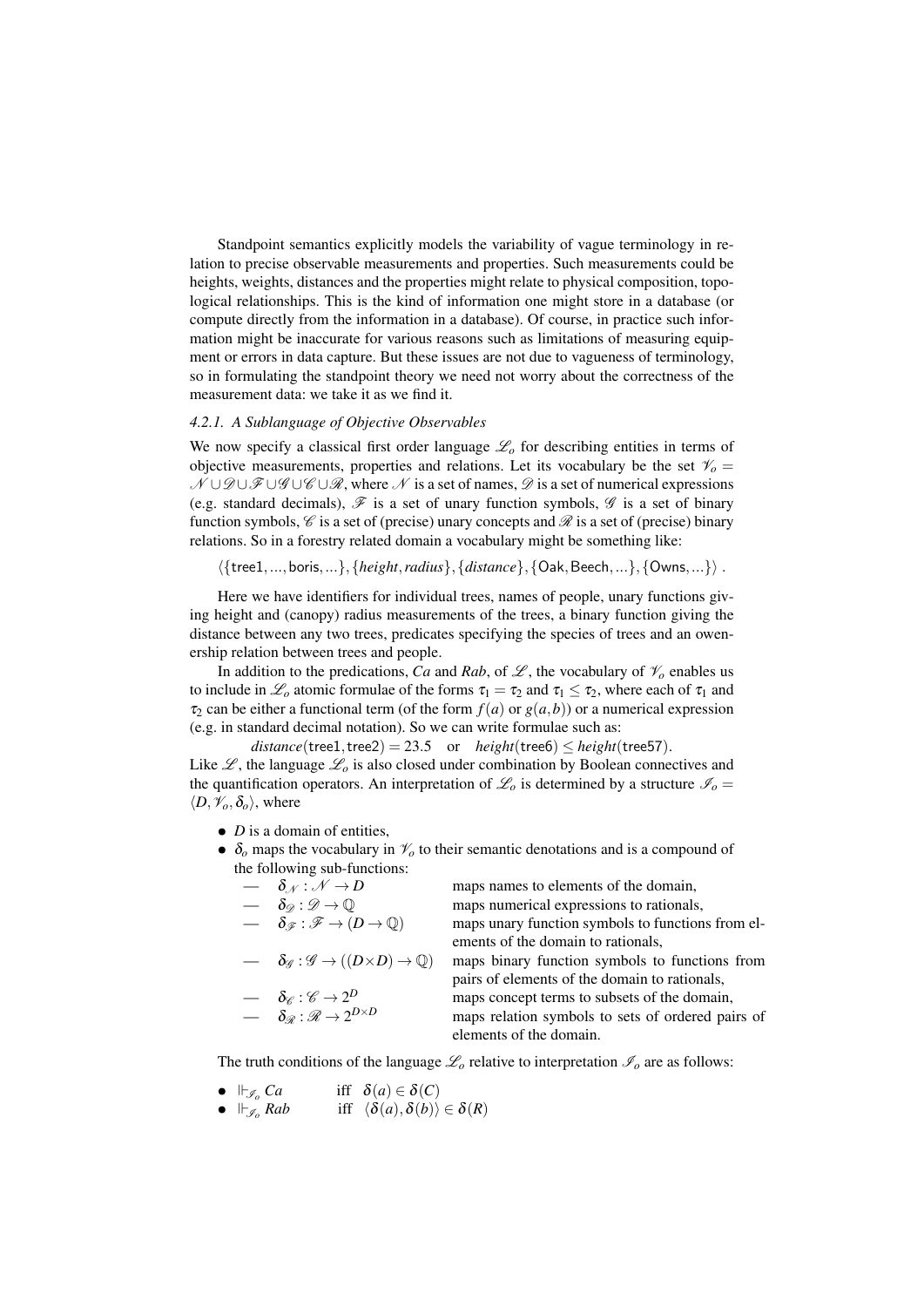| $\bullet\ \Vdash_{\mathscr{I}_o}\tau_1=\tau_2$    | iff $\delta(\tau_1) = \delta(\tau_2)$    |
|---------------------------------------------------|------------------------------------------|
| $\bullet\ \Vdash_{\mathscr{I}_o}\tau_1\leq\tau_2$ | iff $\delta(\tau_1) \leq \delta(\tau_2)$ |

The interpretation of formulae formed by the Boolean connectives and quantifiers will be exactly the same as for standard first order logic, so we do not specify it here.

### *4.2.2. Adding Vague Predicates*

We now specify a language  $\mathcal{L}_v$  in which we can specify possible precise interpretations of vague predicates. In adition to  $\mathcal{V}_o$ , we also have the vocabulary  $\mathcal{V}_v = \mathcal{C}_v \cup \mathcal{R}_v \cup \mathcal{T}_v$ . where  $\mathscr{C}_v$  is a set of vague unary predicates,  $\mathscr R$  a set of vague binary relations  $\mathscr T_v$  a set of *threshold* variables. The specification is technically complex, although it has a relatively simple informal explanation. Each precisification determines a mapping of vague conceptual terms and relations to possible definitions and also determiens a valuation of threshold variables that fix the limits of applicability of vague graded predicates. Thus each precisification provides a translation from formulae containing vague terms of  $\mathcal{V}_v$ into formulae containing only the precise objective vocabulary of  $\mathcal{V}_o$ .

Let  $\mathcal{L}_d$  be the set of possible defining formulae. These are any well formed formulae over the vocabulary  $\mathcal{V}_o \cup \mathcal{T}_v$ , where as well as measurement functions and decimals, the terms that can occur in atomic formulae of  $\mathcal{L}_d$  formed with the  $=$  and  $\leq$  relations also include threshold variables. So for example, we could have  $height(x) \leq thresh1$ . We write  $\mathcal{L}_d^n$  to refer to the subset of  $\mathcal{L}_d^n$  containing those formulae that have exactly *n* distinct free variables — i.e. formulae in which exactly *n* symbols in  $N$  occur outside the scope of any quantifier.

We now give an explicit specification of the particular interpretation associated with a precisification. Let each precisification *p* be associated with a tuple  $\langle p_T, p_C, p_R \rangle$ , where:

- $p_T : \mathcal{T}_v \to \mathbb{Q}$  maps each threshold variable to a number,
- $p_C: \mathcal{C}_v \to \mathcal{L}_d^1$  maps each vague unary predicate to a precise unary definition,
- $p_R : \mathcal{R}_v \to \tilde{\mathcal{L}}_d^2$  maps each vague binary predicate to a precise binary definition.

So for example, for precisification *p* we could have:

 $p_C$ (Tree) = Plant(*x*) ∧ Woody(*x*) ∧ min\_tree\_height\_thresh  $\leq$  *height*(*x*) and  $p_T$  (min\_tree\_height) = 10, so precisification p defines **Tree** to be a woody plant of height greater than or equal to 10 (metres).

We can now give an interpretation function for the full language  $\mathcal{L}_v$  in which formulae containing vague terms are interpreted relative to a precisification, which maps them into precise formulae of  $\mathcal{L}_o$ . The interpretation is specified by  $\mathcal{I}_v = \langle D, \mathcal{V}_o, \delta_o, P, \mathcal{V}_v, \delta_v \rangle$ , where the interpretation of symbols in  $\mathcal{V}_o$  is given as for the structure  $\mathcal{V}_o$  given above, and the interpretation of formulae in  $\mathcal{L}_v$  is given by:

- *p*  $\Vdash_{\mathscr{I}_v} \varphi$  is evaluated as  $\Vdash_{\mathscr{I}_v} \varphi$  iff  $\varphi$  does not contain any symbol in  $\mathscr{V}_v$ ,
- $p \Vdash_{\mathscr{I}_v} \tau_1 = \tau_2$  iff  $\delta'(p, \tau_1) = \delta'(p, \tau_2)$ , where  $\delta'(p, \tau) = \delta_0(\tau)$  for all terms in the precise language  $\mathcal{L}_o$  (for whose interpretation *p* is not relevant) and  $\delta'(p, \tau) =$  $p_T(p, \tau)$ , where  $\tau$  is a threshold variable (i.e.  $\tau \in \mathcal{F}_v$ ),
- $p \Vdash_{\mathscr{I}_v} \tau_1 \leq \tau_2$  iff  $\delta'(p,\tau_1) \leq \delta'(p,\tau_2)$ , where  $\delta'(\tau)$  is defined the same way as in the previous clause,
- *p*  $\Vdash_{\mathscr{I}_v}$  C*a* iff  $\Vdash_{\mathscr{I}_o} p_C(C)(a/x)$ , where  $p_C(C)(a/x)$  is the result of substituting  $a$  for the free variable  $x$  occurring in the precise definition of  $C$  determined by the function  $p<sub>C</sub>$  of precisification  $p$ ,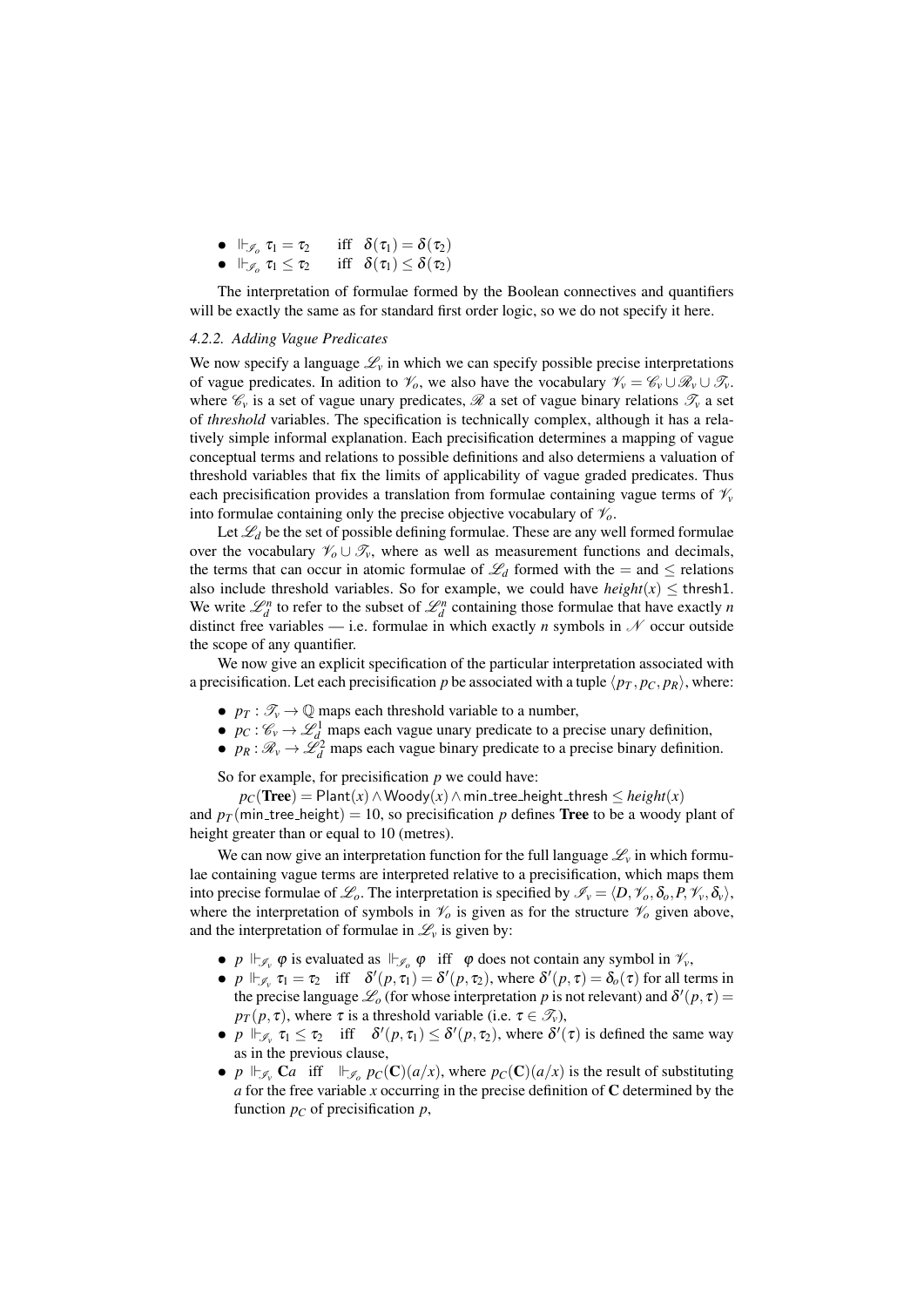• *p*  $\Vdash_{\mathscr{I}_v} \mathbf{R}ab$  iff  $\Vdash_{\mathscr{I}_o} p_R(\mathbf{R})(a/x,b/y)$ , where  $p_R(\mathbf{R})(a/x,b/y)$  is the result of substituting *a* and *b* for the free variables *x* and *y*, in order of their occurrence in the definition of **R** determined by the function  $p<sub>R</sub>$  of precisification  $p$ ,

### 5. Towards Sharing Information Linked to Different Precisifications

In this section we explore the potential of the proposed system to enable communication between agents holding diverse standpoints, by providing a shared ontology that supports vague semantics. Our framework enables agents to both link data to the ontology according to their precise interpretation and also to query and reason within the ontology according to a specific standpoint, which can be modified during the interaction. In a context of sharing information, the proposed framework offers tools that enable both the analysis of the relations that hold between precisifications and the execution of modifying operations such as calculating the intersection or union of a pair of precisifications. This, together with information on the instances satisfying these precisifications, serves as a support to the agent for the specification of sound standpoints that guarantee integrity and enable interoperation with the ontology.

# *5.1. Relations*

Assuming that a concept negotiation is necessary, we support the analysis of the relations that hold between precisifications. We identify five main relations, analogous to RCC5, to be inferred by the system. These are:

- 1. *Equivalence*:  $p_1 \leftrightarrow p_2$ . Anything that is a 'forest' in  $p_1$  must be a 'forest' in  $p_2$ and vice versa.
- 2. *Subsumption*:  $p_2 \rightarrow p_1$ . Anything that is a 'forest' in  $p_2$  must be a 'forest' in  $p_1$ .
- 3. *Inverse subsumption*:  $p_1 \rightarrow p_2$ . Anything that is a 'forest' in  $p_1$  must also be in *p*2.
- 4. *Disjunction*:  $p_1 \rightarrow \neg p_2$ . No entity can be a 'forest' in both  $p_1$  and  $p_2$
- 5. *Overlap: None of the previous (NP)* relations hold between  $p_1$  and  $p_2$ . Thus there may be entities that are classified as 'forest' in both  $p_1$  and  $p_2$ , although neither precisification has a stronger definition that the other.

Relations between precisifications show, to some degree, the connections among them. While overlap is the most common scenario, other relations such as subsumption and disjunction provide valuable information to the agent, to the point of interoperation becoming trivial (such as when information is linked to a definition that is subsumed by the agent's definition) or not feasible because of explicitly conflicting commitments (in the case of disjoint definitions).

It must be noted that the relation between precisifications is purely logical, i.e. is a relationship that holds between the formal representation of two interpretations of the semantics of the ontology, *p*1 and *p*2, which is not dependent on the real world objects that may instantiate them. Consequently, the relation between the logical relations of the precisifications and that of the sets of the real instances (in this world) may not match up. However, the former do constrain the possibilities of the latter. This is shown in Table 2 and discussed in more detail in Section 5.4.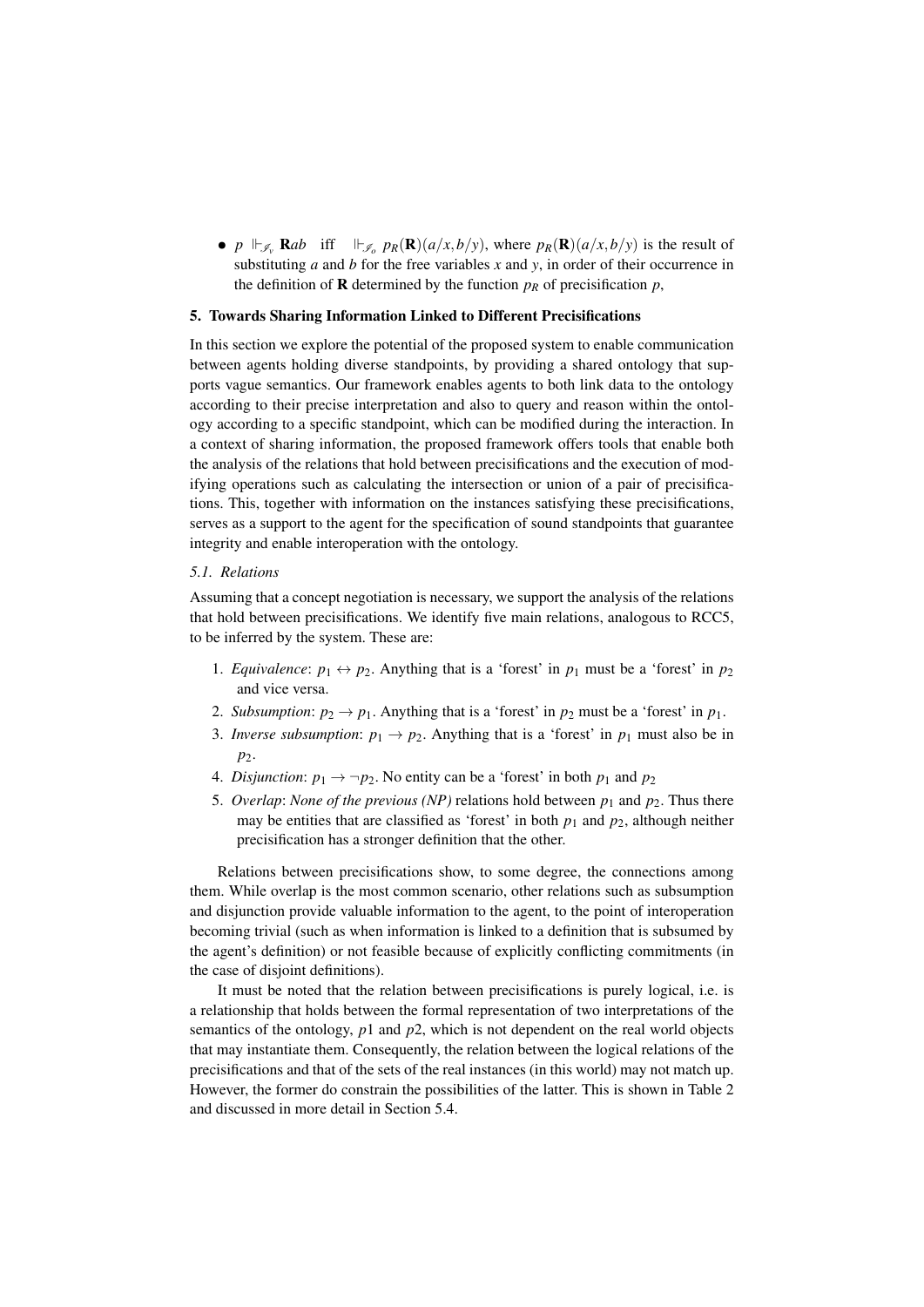|                      | <b>Operations</b> |                           | <b>Logic definitions</b> |                       |                            |                     |  |
|----------------------|-------------------|---------------------------|--------------------------|-----------------------|----------------------------|---------------------|--|
|                      |                   | $p_1 \leftrightarrow p_2$ | $p_2 \rightarrow p_1$    | $p_1 \rightarrow p_2$ | $p_1 \rightarrow \neg p_2$ | NP                  |  |
| Union                | $p1 \cup p2$      | p1, p2                    | p1                       | p2                    | $p1 \vee p2^*$             | $p1 \vee p2$        |  |
| Intersection         | $p1 \cap p2$      | p1, p2                    | p2                       | pl                    | Ø                          | $p1 \wedge p2$      |  |
| Complement           | $p2 \setminus p1$ | Ø                         | Ø                        | $p2 \wedge \neg p1^*$ | p2                         | $p1 \wedge \neg p2$ |  |
| Symmetric difference | $p1\Delta p2$     | Ø                         | $p1 \wedge \neg p2$      | $p2 \wedge \neg p1$   | p1, p2                     | $p1 \oplus p2$      |  |

Table 1. The operations (columns) than can be performed between *p*1 and *p*2 and the result with respect to the relations holding between them

#### *5.2. Operations*

In order to support both the analysis of the differences and variation among the existing instantiations of the concepts of the ontology and also to facilitate the specification of standpoints that comprise the appropriate subset of precisifications, we define four basic operations between precisifications.

- 1. *Union: p*1∪ *p*2. All the instances that satisfy either *p*1 or *p*2 (or both). E.g. Both *p*1 and *p*2 are considered admissible precisifications for a specific use of the ontology by a certain agent.
- 2. *Intersection: p*1∩ *p*2 . All the instances that satisfy both *p*1 and *p*2. E.g. An agent is interested on the intersection between their own interpretation *p*1 and a precisification in the ontology *p*2.
- 3. *Complement:*  $p2 \mid p1$ . All instances that satisfy  $p2$  but not  $p1$ . E.g. An agent finds *p*1 conflicting with its interpretation and wants to prevent instances of *p*1 from his query on *p*2.
- 4. *Symmetric difference: p*1∆ *p*2. All instances that satisfy either *p*1 or *p*2 but not both. E.g. An agent is interested in exploring the borderline scenarios in which *p*1 and *p*2 disagree.

Table 1 shows the analysis of these operations with respect to the relations holding between  $p_1$  and  $p_2$ , which allows for the simplification of the result in some scenarios and shows the operation to be trivial or the empty set  $(\emptyset)$  in others. In the table, two cases are marked with a star (\*), the union of two disjoint precisifications and the complement of a precisification *p*1 subsumed in *p*2. Albeit legal, both operations are potentially problematic and the agent should be aware of the explicit inconsistencies between *p*1 and *p*2 in the former and the subsumption of *p*1 in *p*2 in the latter.

## *5.3. Applications in the Context of Interoperability and Knowledge Sharing*

In the context of knowledge sharing, operations between precisifications are expected to be used for two main purposes, namely concept negotiation and specification of the standpoints. In practice, concept negotiation not only involves the analysis of the objective meaning and ontological commitments formalised on the different precisifications, but also of the real world implications of such commitments. This analysis is possible by querying the ontology with the previous operations, as the agent can gain insight on which instances fall within the borderline scenarios, which instances comply with all the desired precisifications and so on. In the case of GIS, this is enhanced because a spa-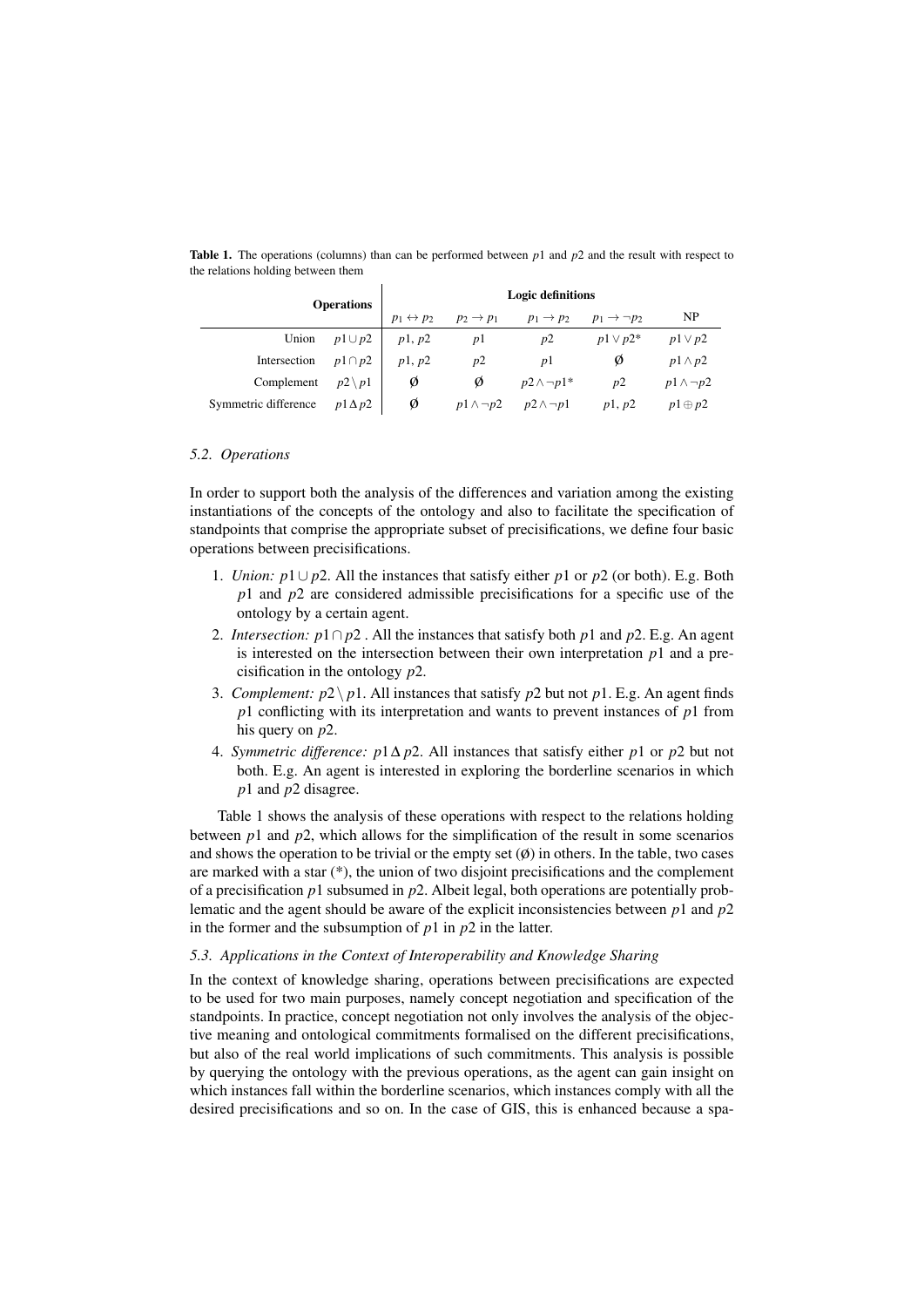| <b>Spatial</b> | <b>Logic definitions</b>  |                                                                                              |                                                                                              |                            |                                                                                                                              |  |  |
|----------------|---------------------------|----------------------------------------------------------------------------------------------|----------------------------------------------------------------------------------------------|----------------------------|------------------------------------------------------------------------------------------------------------------------------|--|--|
| extension      | $p_1 \leftrightarrow p_2$ | $p_2 \rightarrow p_1$                                                                        | $p_1 \rightarrow p_2$                                                                        | $p_1 \rightarrow \neg p_2$ | NP                                                                                                                           |  |  |
| s1 s2          | Expected                  | The weakness of<br>$p1$ with respect to<br>$p2$ does not man-<br>ifest in any in-<br>stance. | The weakness of<br>$p2$ with respect to<br>$p1$ does not man-<br>ifest in any in-<br>stance. | Impossible                 | The only instances<br>lay in the intersec-<br>tion of $p1$ and $p2$ .                                                        |  |  |
| s1<br>s2       | Impossible                | Expected                                                                                     | Impossible                                                                                   | Impossible                 | The only instances<br>of p2 lay in the<br>intersection of p2<br>and p1.                                                      |  |  |
| s1             | Impossible                | Impossible                                                                                   | Expected                                                                                     | Impossible                 | The only instances<br>of p1 lay in the<br>intersection of p2<br>and p1.                                                      |  |  |
| s1<br>s2       | Impossible                | Impossible                                                                                   | Impossible                                                                                   | Expected                   | Despite the def-<br>initions<br>overlap-<br>ping, there are no<br>instances<br>known<br>on the intersection<br>between them. |  |  |
| s1<br>s2       | Impossible                | Impossible                                                                                   | Impossible                                                                                   | Impossible                 | Expected                                                                                                                     |  |  |

Table 2. Relations between the logical relations among two definitions, *p*1 and *p*2 (columns), and the RCC5 spatial relations between the projections of the instances satisfying those definitions, *s*1 and *s*2 (rows).

 $\overline{1}$ 

 $\mathbf{r}$ 

tial projection is available, thus providing powerful means for understanding the way definitions perform in specific areas of interest.

Moreover, once the process of concept negotiation is complete for a particular use of the ontology, operations can be used to support the formalization of the agent's standpoint *s*1. During further interactions of the agent with the ontology, queries will be associated with this standpoint. *s*1 acts by restricting the admissible precisifications of the ontology to those which are consistent with *s*1 and enabling reasoning and information retrieval within the subset.

## *5.4. Interpreting the Spatial Projections of Precisifications/Standpoints*

In the case of geographical information, the spatial projection of the instances can be particularly relevant to complement the analysis of the relations that hold between precisifications. One might expect that the possible relations holding between precisifications (equivalence, subsumption, inverse subsumption, overlap and disjunction) would map to the analogous RCC5 relations (equal, proper part, inverse proper part, partial overlap and discrete) between the total spatial area covered by sets of instances satisfying each precisification. However, that does not necessarily need to be the case. Instead, relations between precisifications only restrict the space of possibilities but leave some variation open.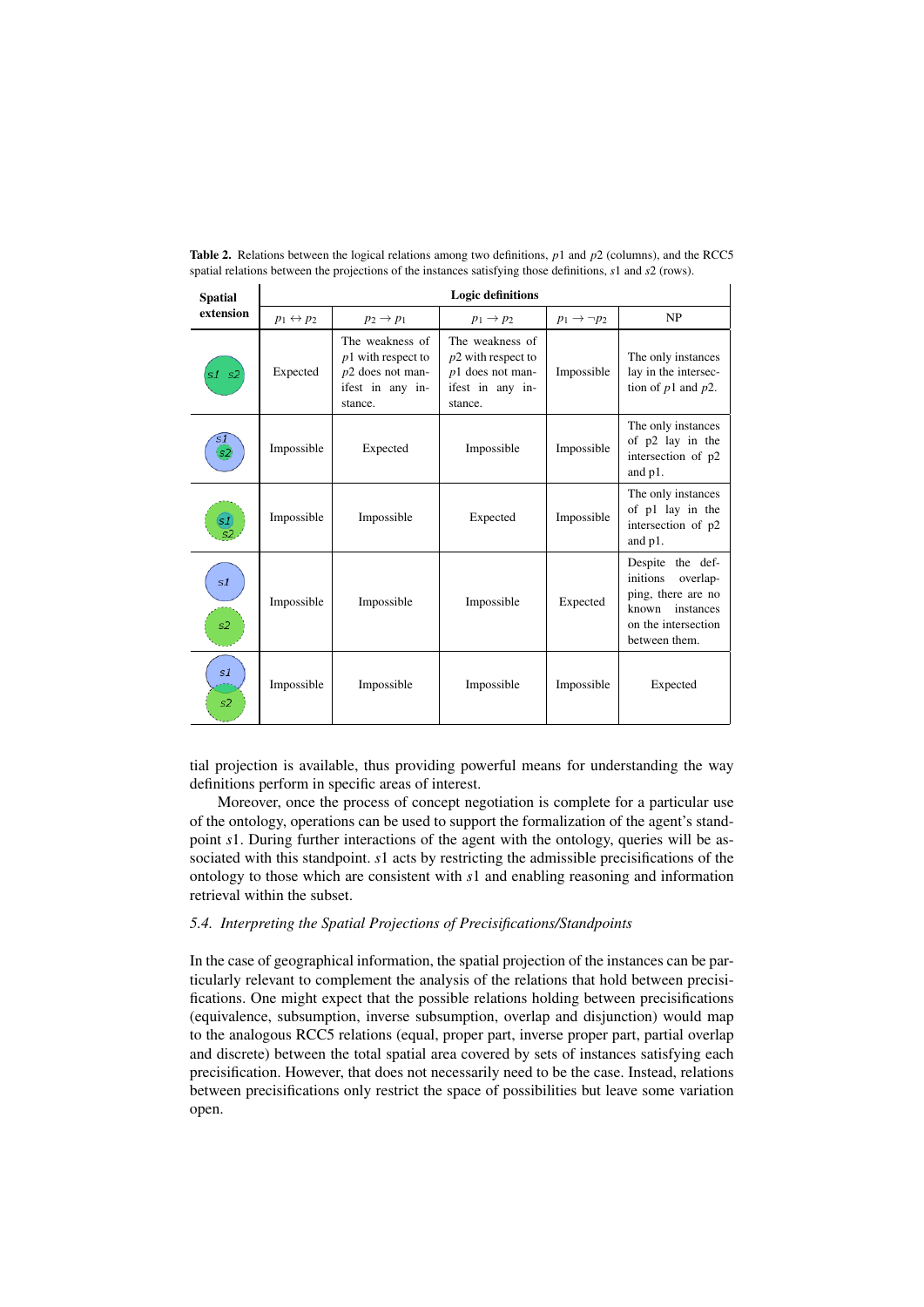

**Figure 1.** Example forest diagrams. Figure  $1(a)$  shows four numbered forests with stricter and loser extensions. Figure 1(b) shows the overlap with a different definition of forest

In Table 2 we show the possible relations holding in the different scenarios. While the analogous to RCC5 is the expected relation to hold, other possibilities are allowed. These may be symptomatic of different circumstances. Take, for example, the case where the spatial projection of  $p_1$  is equal to that of  $p_2$ . It may be the case that  $p_1$  and  $p_2$  are equivalent. *p*1 could also be weaker than *p*2 by allowing some more scenarios, but they never manifest in the available data about the state of the world. Even, it could be that *p*1 and *p*2 describe forest in a logically different way (e.g. one uses tree proximity and the other canopy cover) that is highly correlated, and therefore both map to the same objects. In other cases it may be due to mere exemplar clustering<sup>6</sup>. Finally, even when the expected spatial relation holds between the projections, it is expected to be useful for the agent to know how populated are the intersections or borderline scenarios of the definitions under consideration.

### 6. Examples from Implementation Prototype

The diagrams in Figure 1 give some output examples from our prototype standpoint semantics based software, which enables visualisation of forest data in accordance with different standpoints. In Figure  $1(a)$  we see forest extensions according to three different precisifications in different shades of green. The darker green corresponds to a stricter definition, which requires trees to be closer together to count as constituents of a forest. None of these precisifications consider the shrubs (small brown discs) to be forest constituents. In Figure 1(b) another precisification (demarcated by a black dashed line) is overlayed over the map. According to this precisification the shrubs are counted as forest constituents, so the forest takes on a very different shape, overlapping the extensions associated with the other precisifications.

<sup>&</sup>lt;sup>6</sup>In ordinary situations, objects that exhibit one property, will very often also exhibit another property and vice versa, even though there is no necessary connection between the properties. The cause may be because of patterns and regularities that are essentially contingent [6].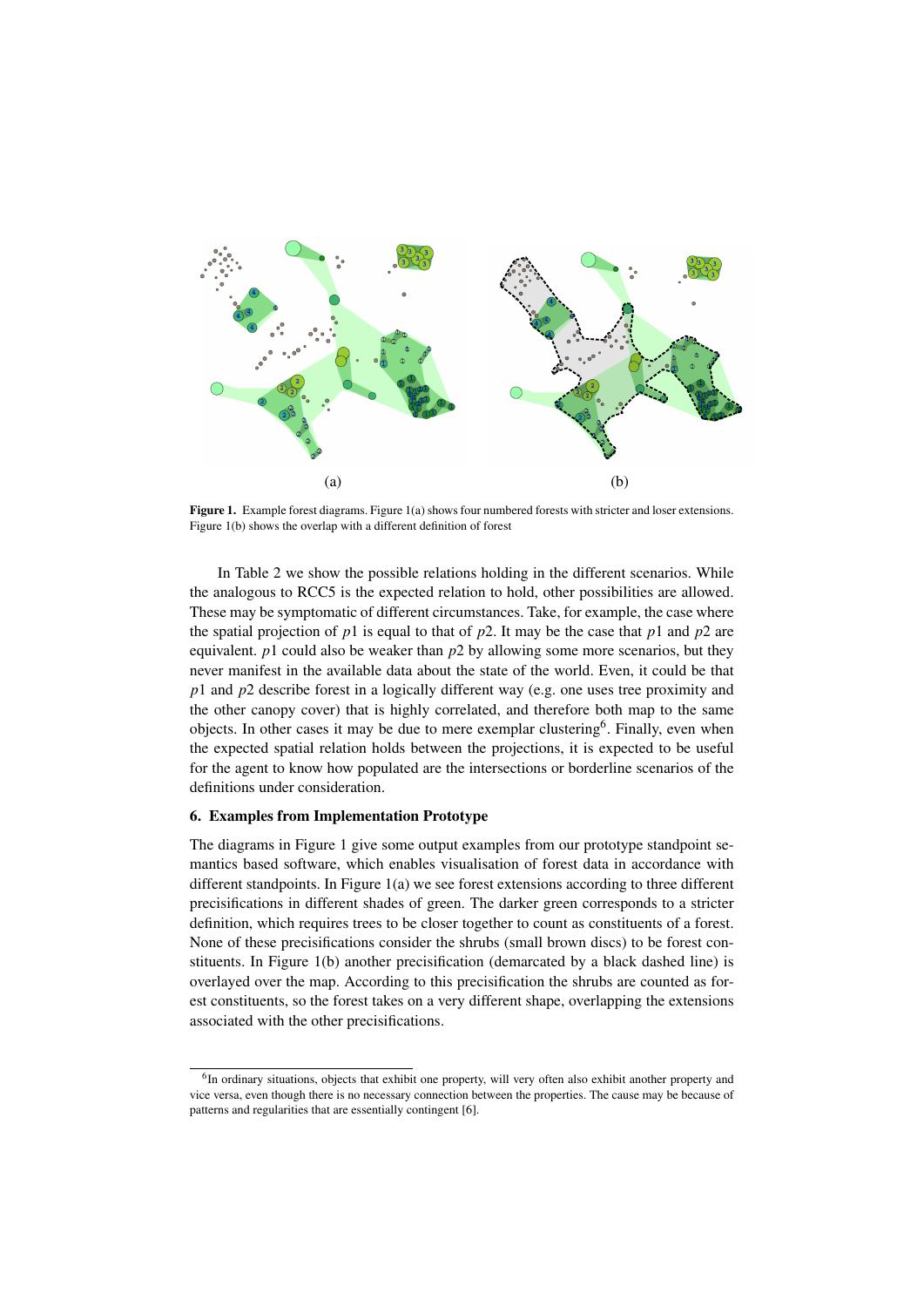# 7. Conclusion

It is widely agreed that, while domain specific ontologies can be used within a community of users for achieving a consensus about conceptualizing, structuring and sharing domain knowledge [29], it is unrealistic to expect that a fixed interpretation could satisfy the needs of different communities in real-world applications. In that scenario, semantic heterogeneity challenges the successful interoperation of systems and agents within decentralized environments. In this paper we have analysed the needs of the multidisciplinary forest community. The semantics of the key concepts of their ontology need to be negotiated depending on the context of use, and systems should be semantically rich to guarantee the sound reuse of information between different domains.

We present a novel approach, consisting on a framework based on 'Standpoint Semantics', that makes explicit the semantic variability of the terms of an ontology. We suggest that our framework can support agents with different interpretations and standpoints on their interoperation with a common ontology. Our aim is to provide a description of such a theory and to outline the particular features that can support the conceptual negotiation between agents.

Further work remains to be done to provide a fully operable standpoint semantics ontology, so, in a sense, this paper is only a preliminary step. However, we expect to open the possibility for a complementary approach to the research on semantic alignment in distributed systems. We consider that, in the current context, it is key to support ontologies that can both bring together the views of interdisciplinary domains and that are expressive enough to prevent reasoning and inference from what can be inconsistent interpretations. Moreover, we believe that the explicit acknowledgement of the semantic variability of the terms of the ontology is key for that purpose.

#### References

- [1] P. Egré, V. de Gardelle, and D. Ripley, "Vagueness and Order Effects in Color Categorization," *Journal of Logic, Language and Information*, vol. 22, no. 4, pp. 391–420, 2013.
- [2] H. P. Grice, "Logic and conversation," in *Syntax and Semantics, Vol. 3, Speech Acts*, pp. 41–58, New York: Academic Press, 1975.
- [3] T. R. Gruber, "A translation approach to portable ontology specifications," *Knowledge Acquisition*, vol. 5, pp. 199–220, 6 1993.
- [4] L. C. Burns, *Vagueness : an Investigation into Natural Languages and the Sorites Paradox*. Springer Netherlands, 1991.
- [5] A. C. Varzi, "Vagueness," *Encyclopedia of Cognitive Science*, pp. 459–464, 2003.
- [6] B. Bennett, "Modes of Concept Definition and Varieties of Vagueness," *Applied Ontology*, vol. 1, no. 1, pp. 17–26, 2005.
- [7] L. Gómez Álvarez and B. Bennett, "Classification, Individuation and Demarcation of Forests: formalising the multi-faceted semantics of geographic terms," in *13th International Conference on Spatial Information Theory*, Leibniz International Proceedings in Informatics, 2017.
- [8] P. Agarwal, "Ontological Considerations in GIScience," *International Journal of Geographical Information Science*, vol. 19, no. 5, pp. 501–536, 2005.
- [9] B. Smith and D. M. Mark, "Ontology and geographic kinds," in *International Symposium on Spatial Data Handling*, 1998.
- [10] M. J. Egenhofer and D. M. Mark, "Naive Geography," in *International Conference on Spatial Information Theory*, pp. 1–15, Springer Berlin Heidelberg, 1995.
- [11] N. Guarino, "Formal Ontology and Information Systems," *Formal ontology in information systems: Proceedings of the first international conference*, vol. 46, pp. 81–97, 1998.
- [12] H. G. Lund, "Definitions of Forest, Deforestation, Afforestation and Reforestation," *Forest Information Services*, pp. 1–159, 2007.